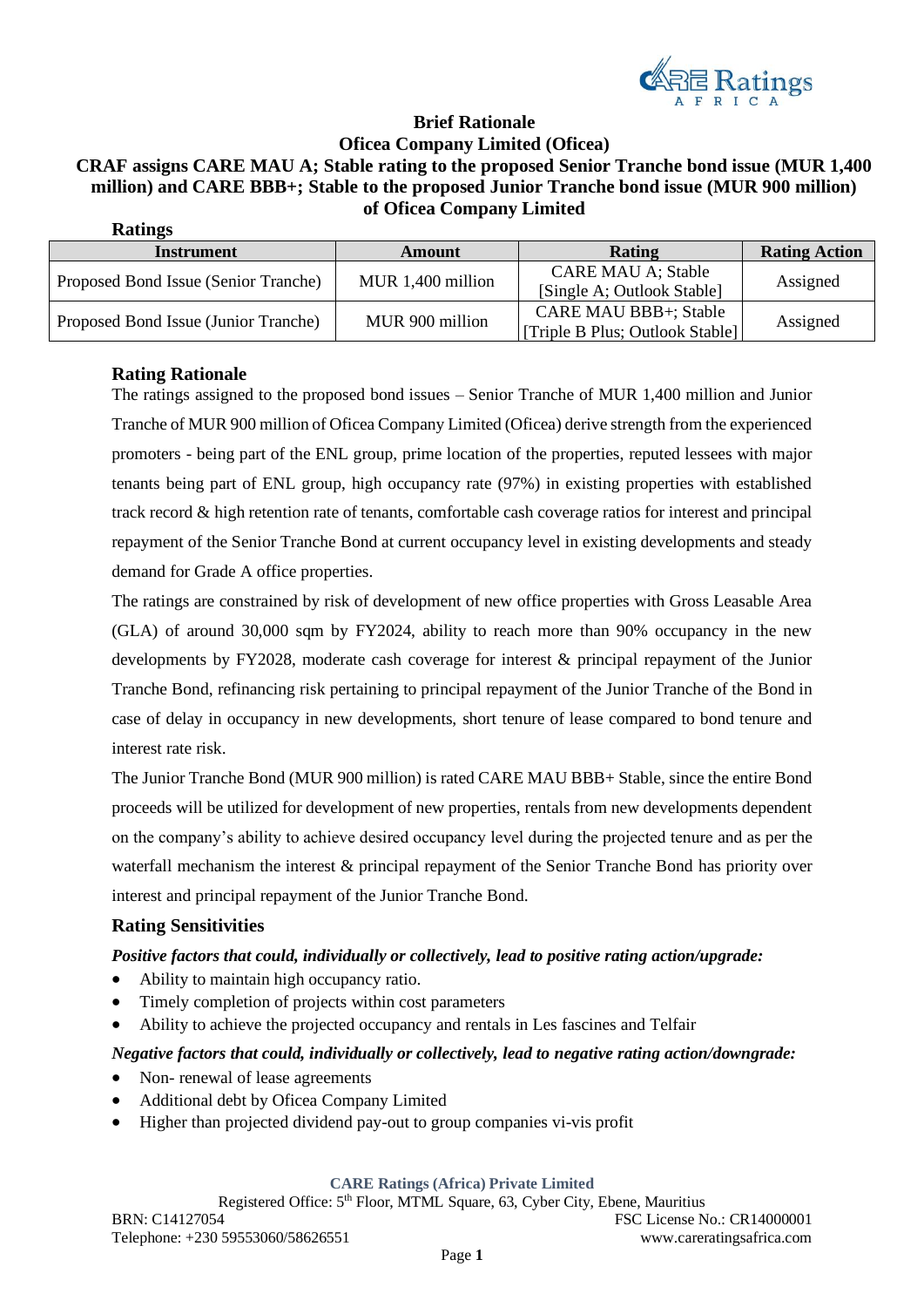

# **BACKGROUND**

Founded in 2010, Oficea Company Limited (''**Oficea**'') is a subsidiary of ENL Property Ltd. (76.69% stake) - which is a 100% subsidiary of ENL Limited (CARE MAU A; Stable). The remaining stake is held by other institutional investors.

Oficea is an income yielding property vehicle holding a portfolio of office properties located in Vivea Business Park on the heart of Moka Smart City which is underpinned by MUR-denominated medium to long term leases with high quality corporate tenants. The core activities of Oficea include office property development and asset & property management.

As on March 31, 2021, Oficea has a portfolio of twelve offices of 25,000 sqm Gross Leasable office Area (GLA) into operations with 97% occupancy generating a rental of around MUR 200 million annually. The company specializes in the management and development of high-end, environmentfriendly workplaces in various key locations of Moka Smart City including Vivea, Bagatelle and Telfair. Oficea also rents out co-working spaces with different packages from a day pass for MUR 300 to flexible package for MUR 2,900. The offices have been designed with a sustainable approach and all of them are Grade A properties.

The first four buildings that became operational in 2011 are **ENL House**, **1827 Building**, **La Distillerie** and **Valetta Locoshed**. **The Gardens** situated near Bagatelle Mall was constructed in 2013 followed by three more properties built in 2014 namely **The Factory, Motor City** and **Eastern Trading**. **La Turbine** started operating in 2016 and then **The Pod** was built in 2017. **Island Living** was built in 2018. During the same year, the company acquired another building named **The Roots**. All these buildings are in Vivea Business Park barring **The Gardens and the Motor City** - located in Bagatelle**.**  The average occupancy rate for the twelve properties as of March 31, 2021, was 97%. The twelve properties are occupied by more than 50 tenants. The Weighted Average Lease Expiry as on March 31, 2021 was 2.05 years. Majority of the office tenants are companies of repute and has been in these premises for last 5-10 years.

The strategic affairs of the company are looked after by Mr. Johan Pilot who is the Chief Executive Officer of ENL Property. He is a professional accountant and joined ENL as a Finance Manager in 2007. In 2015, he took the leadership of ENL Property which manages the group's land bank and residential & office developments. He is currently working on the Moka Smart City project and is assisted by a team of experienced and qualified professionals.

In FY20, total income of Oficea is MUR 202 million with a PAT of MUR 31 million (excluding gain on disposal of property).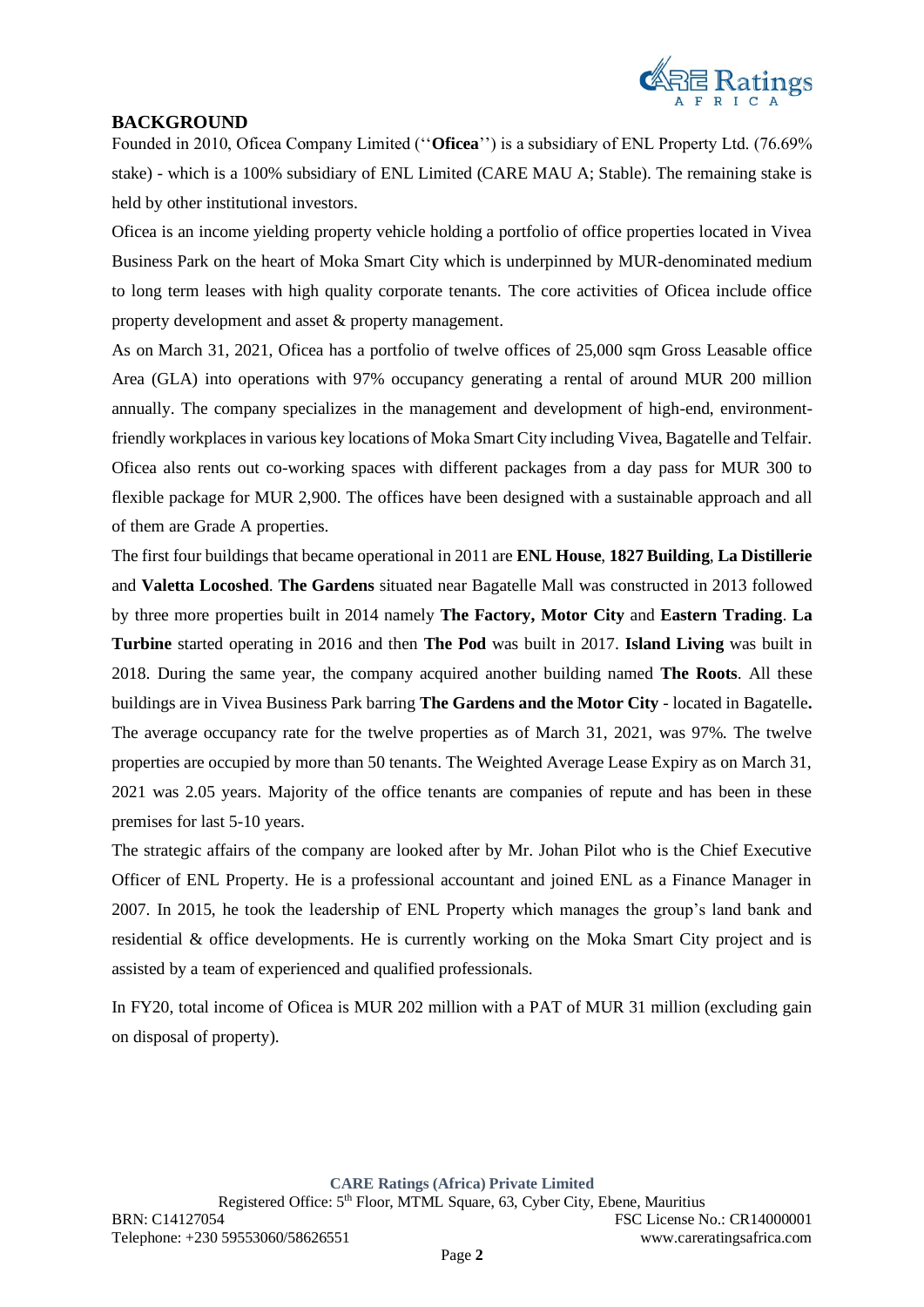

**Purpose of Bond Issue:** Oficea proposes to raise a bond of MUR 2,300 million over a period of 20 years. The bond will be raised in tranches: Senior secured bond of MUR 1,400 million and Junior secured bond of MUR 900 million.

The Senior Tranche Bond (MUR 1,400 million) will be partly used to repay the entire existing term loan (MUR 709 million) and partly to finance construction of office space (8,685 sqm) in Les fascines (project cost - MUR 902 million). Accordingly, the same will be repaid out of the proceeds of the existing rentals and rentals from Les fascines project.

The Junior Tranche Bond (MUR 900 million) will be used to part finance construction of office space (21,200 sq m) in Telfair (project cost- Mur 1,805 million) and development of super basement for parking & other projects in Telfair square (aggregate project cost - MUR 776 million). Accordingly, the same will be repaid out of the proceeds of the rentals from Telfair project.

**Madam Aruna Radhakeesoon has not participated in RCM for discussion of this case, because of her association with Rogers and ENL is the holding company of Rogers.**

#### **Disclaimer**

CARE Ratings (Africa) Private Limited ("CRAF")'s ratings are opinions on the likelihood of timely payment of the obligations under the rated instrument and are not recommendations to sanction, renew, disburse or recall the concerned bank facilities or to buy, sell or hold any security. CRAF's ratings do not convey suitability or price for the investor. CRAF's ratings do not constitute an audit on the rated entity. CRAF has based its ratings/outlooks on information obtained from sources believed by it to be accurate and reliable. CRAF does not, however, guarantee the accuracy, adequacy or completeness of any information and is not responsible for any errors or omissions or for the results obtained from the use of such information. Most entities whose bank facilities/instruments are rated by CRAF have paid a credit rating fee, based on the amount and type of bank facilities/instruments. CRAF may also have other commercial transactions with the entity.

In case of partnership/proprietary concerns, the rating /outlook assigned by CRAF is, inter-alia, based on the capital deployed by the partners/proprietor and the financial strength of the firm at present. The rating/outlook may undergo change in case of withdrawal of capital or the unsecured loans brought in by the partners/proprietor in addition to the financial performance and other relevant factors. CRAF is not responsible for any errors and states that it has no financial liability whatsoever to the users of CRAF's rating.

CRAF's ratings do not factor in any rating related trigger clauses as per the terms of the facility/instrument, which may involve acceleration of payments in case of rating downgrades. However, if any such clauses are introduced and if triggered, the ratings may see volatility and sharp downgrades.

**CARE Ratings (Africa) Private Limited**